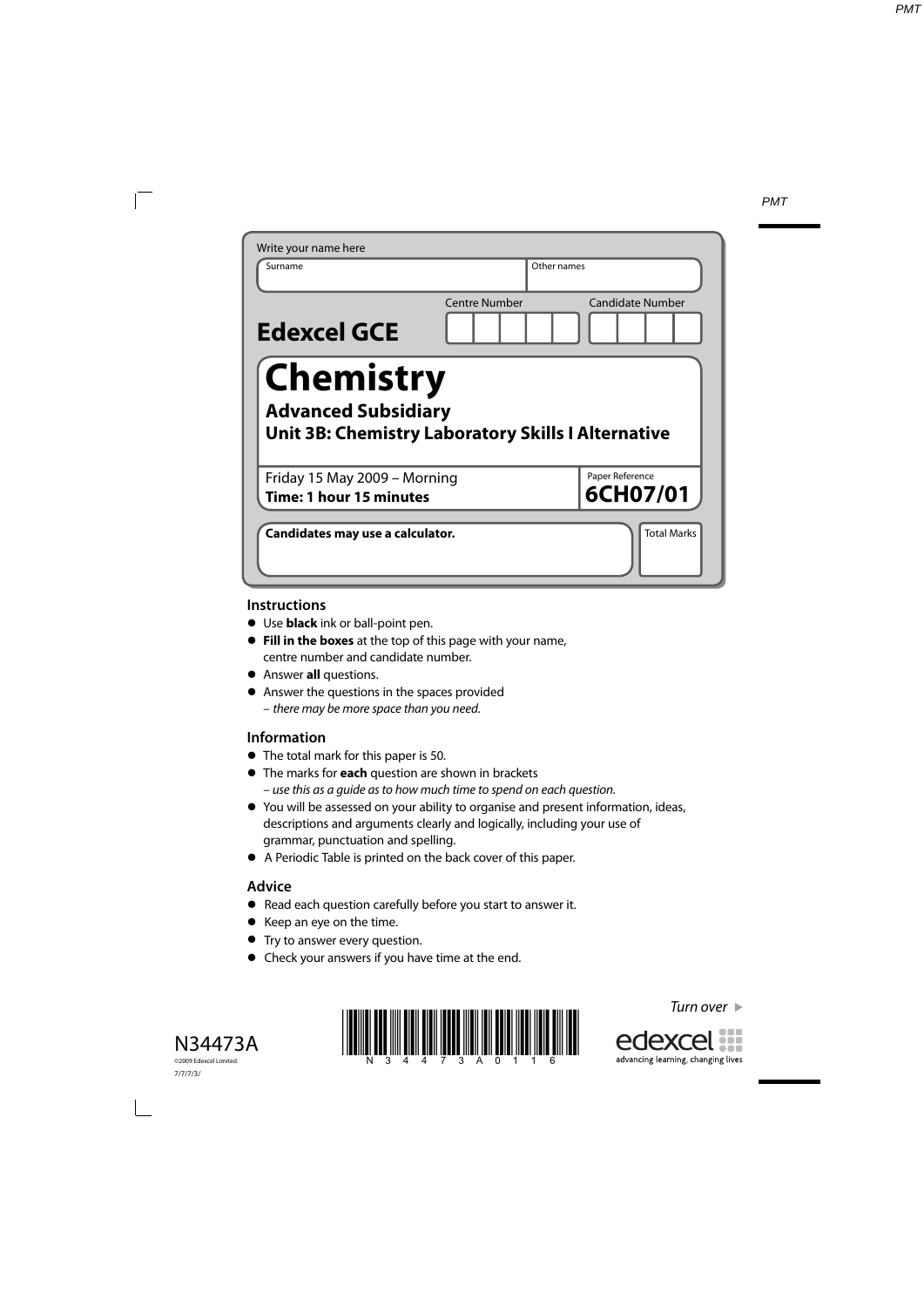| Answer ALL the questions. Write your answers in the spaces provided.<br>(a) A student carries out a series of tests on $X$ , a white powder known to be either<br>1<br>calcium carbonate or magnesium carbonate. Complete the table below. |                                                                                        |                             |                                         |
|--------------------------------------------------------------------------------------------------------------------------------------------------------------------------------------------------------------------------------------------|----------------------------------------------------------------------------------------|-----------------------------|-----------------------------------------|
|                                                                                                                                                                                                                                            |                                                                                        |                             | (6)                                     |
|                                                                                                                                                                                                                                            | <b>Test</b>                                                                            | Observation                 | Inference                               |
| (i)                                                                                                                                                                                                                                        | Carry out a flame test<br>on $X$ .                                                     |                             | Cation is magnesium.                    |
|                                                                                                                                                                                                                                            |                                                                                        |                             |                                         |
| (ii)                                                                                                                                                                                                                                       | Add dilute hydrochloric<br>acid to $X$ .                                               |                             | A gas is evolved.                       |
|                                                                                                                                                                                                                                            |                                                                                        | and a solution Y is formed. |                                         |
| (iii)                                                                                                                                                                                                                                      | Pass the gas evolved<br>in test (ii) through<br>limewater.                             |                             | Gas evolved in (ii) is                  |
|                                                                                                                                                                                                                                            |                                                                                        |                             |                                         |
| (iv)                                                                                                                                                                                                                                       | Add dilute sodium<br>hydroxide to solution $Y$<br>until there is no further<br>change. |                             | The <b>new</b> substance<br>observed is |
|                                                                                                                                                                                                                                            |                                                                                        |                             |                                         |

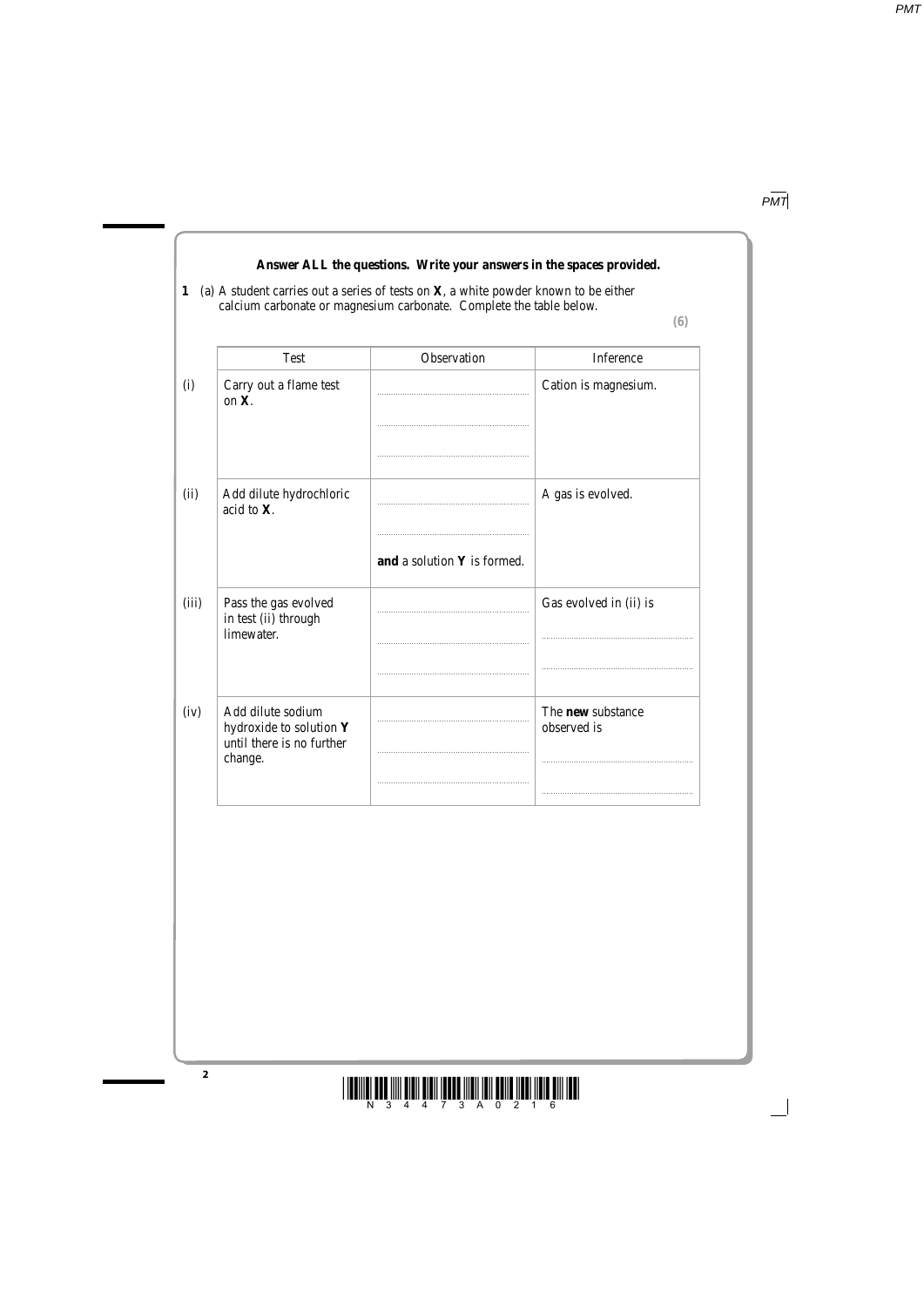(b) A student carries out a series of tests on a white solid **Z** which contains one cation and one anion. Complete the table below.

**(6)**

|       | <b>Test</b>                                                                                                                                                                                                 | Observation                                                                               | Inference                                   |
|-------|-------------------------------------------------------------------------------------------------------------------------------------------------------------------------------------------------------------|-------------------------------------------------------------------------------------------|---------------------------------------------|
| (i)   | Carry out a flame test<br>on $Z$ .                                                                                                                                                                          | Red flame                                                                                 | Cation is either                            |
|       |                                                                                                                                                                                                             |                                                                                           | <b>or</b>                                   |
| (ii)  | Acidify an aqueous<br>solution of Z with<br>dilute nitric acid.<br>Then add a few drops<br>of aqueous silver<br>nitrate followed by<br>concentrated aqueous<br>ammonia until there is<br>no further change. | Cream precipitate which                                                                   | Anion is probably bromide.                  |
| (iii) | Add concentrated<br>sulfuric acid to solid $Z$ .                                                                                                                                                            | Steamy fumes and<br>vapour seen.                                                          | Probably hydrogen bromide<br>and<br>formed. |
|       |                                                                                                                                                                                                             |                                                                                           | Bromide confirmed.                          |
| (iv)  | Test the gases<br>formed in (iii) with a<br>piece of filter paper<br>soaked in potassium<br>dichromate(VI)<br>solution.                                                                                     | Colour change                                                                             | Sulfur dioxide present.                     |
|       |                                                                                                                                                                                                             | (v) Explain, in terms of the redox processes occurring, how sulfur dioxide is produced in |                                             |
|       | $(b)(iii)$ .                                                                                                                                                                                                |                                                                                           | (2)                                         |
|       |                                                                                                                                                                                                             |                                                                                           |                                             |
|       |                                                                                                                                                                                                             |                                                                                           |                                             |
|       |                                                                                                                                                                                                             |                                                                                           |                                             |
|       |                                                                                                                                                                                                             |                                                                                           | (Total for Question $1 = 14$ marks)         |



**3**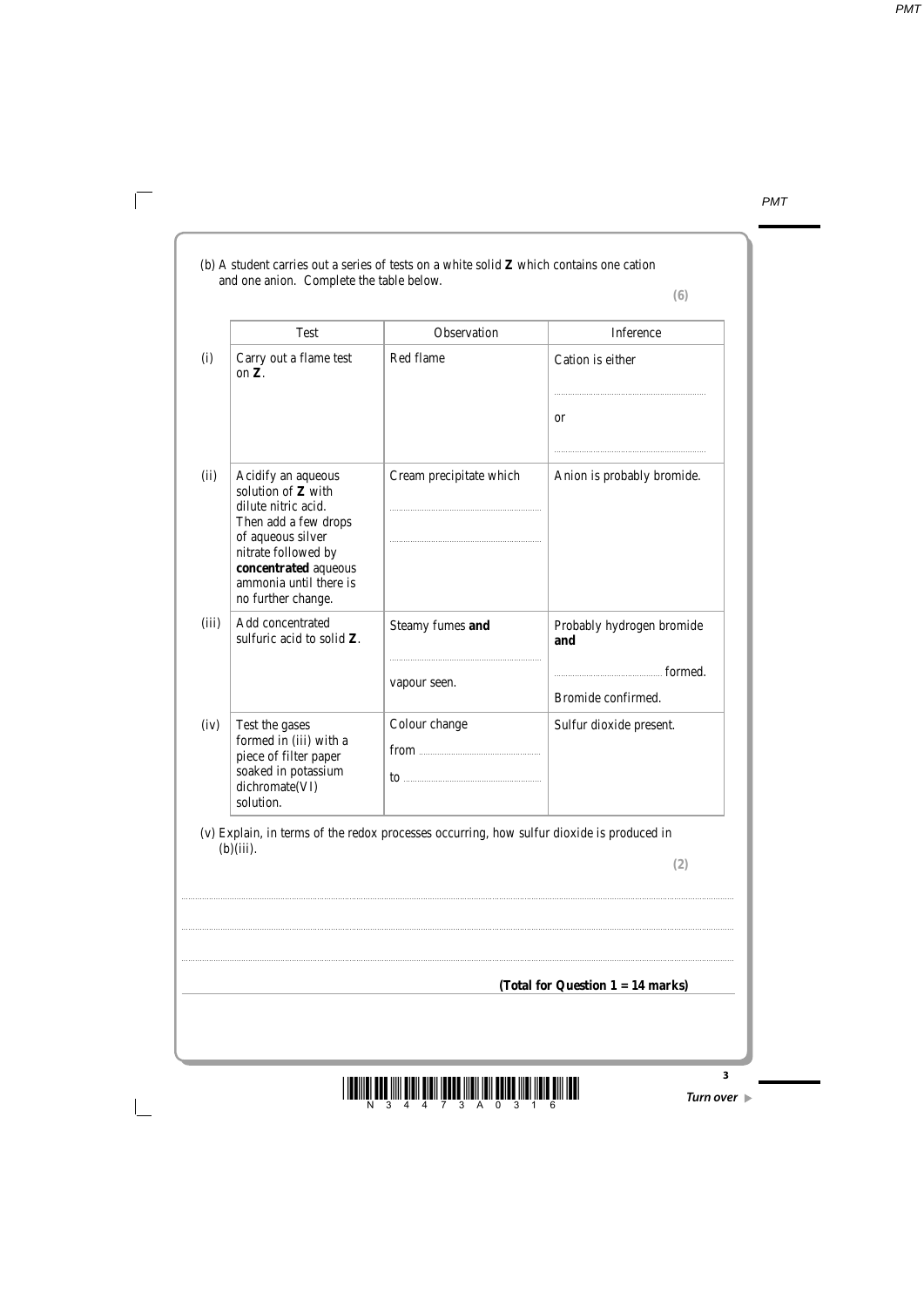*PMT*

**2** The enthalpy change for the reaction between zinc and copper(II) sulfate solution was determined using the procedure below. The ionic equation for the reaction is

 $Zn(s) + Cu^{2+}(aq) \rightarrow Zn^{2+}(aq) + Cu(s)$ 

#### **Procedure**

- 1. Weigh about 5 g of zinc powder.
- 2. Measure 50.0 cm<sup>3</sup> of 1.00 mol dm<sup>-3</sup> copper(II) sulfate solution into a polystyrene cup.
	- 3. Stir the solution continuously with a thermometer and measure the temperature of the solution each minute for 3 minutes.
	- 4. At **exactly** 3.5 minutes add the zinc powder to the copper(II) sulfate solution.
	- 5. Continue to stir the solution and read the temperature each minute from 4 to 10 minutes.

The results obtained are shown in the graph below.

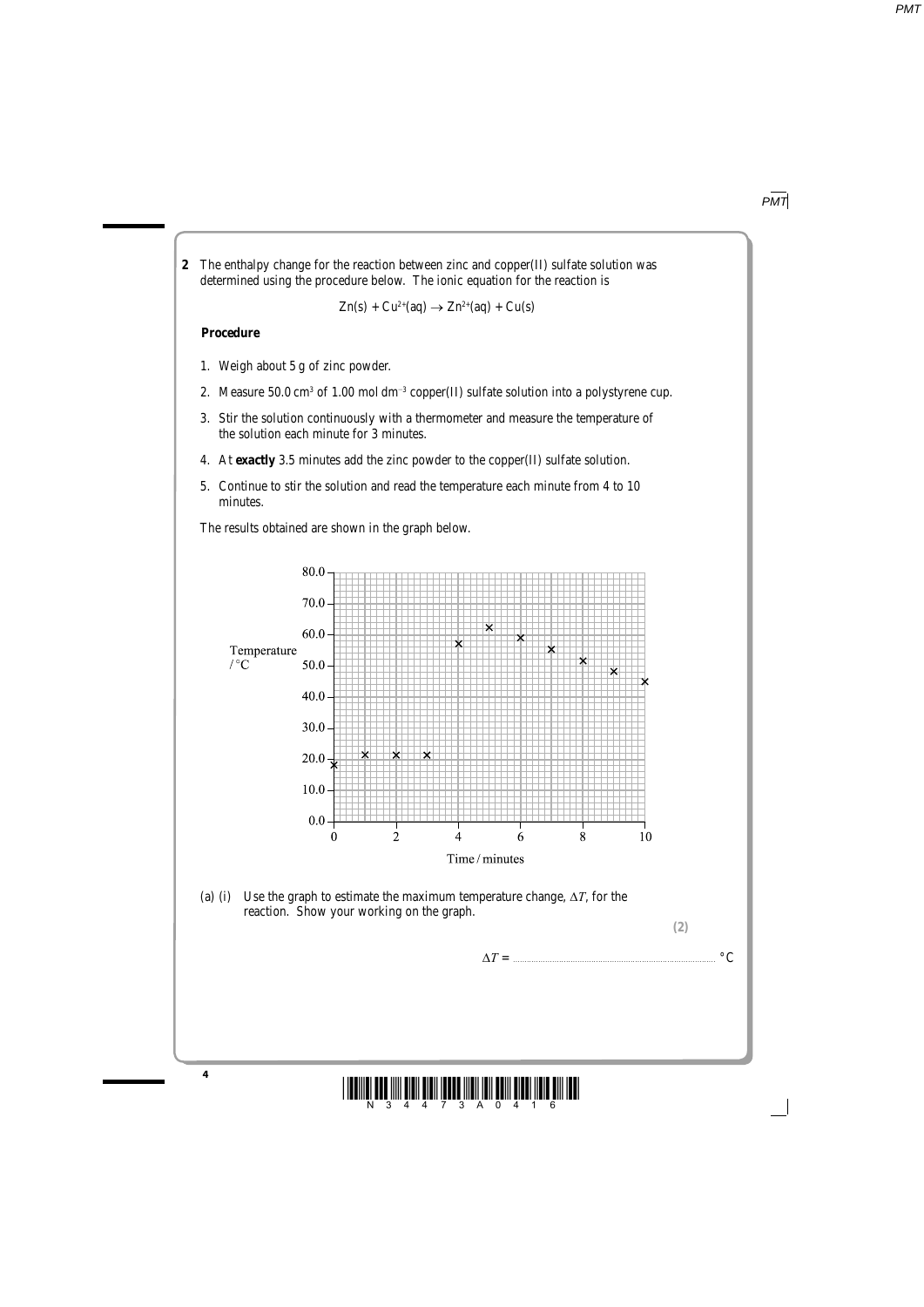|        | (ii) Calculate the number of moles of copper(II) sulfate in 50.0 cm <sup>3</sup> of<br>$1.00$ mol dm <sup>-3</sup> solution.                                                                              | (1) |
|--------|-----------------------------------------------------------------------------------------------------------------------------------------------------------------------------------------------------------|-----|
|        | (iii) The 5 g of zinc powder used is an excess. Calculate the mass of zinc that reacts<br>exactly with 50.0 cm <sup>3</sup> of 1.00 mol dm <sup>-3</sup> copper(II) sulfate solution.                     | (1) |
|        | (iv) Explain why the mass of zinc is <b>not</b> used in the calculation of the heat energy<br>for the reaction.                                                                                           | (1) |
|        | (v) Use the value you have obtained for $\Delta T$ to calculate the heat energy produced<br>in the reaction between zinc and copper(II) sulfate. Include units with your<br>answer.<br>Use the expression |     |
| energy | specific heat capacity<br>mass of solution<br>temperature rise<br>$\times$<br>$\times$<br>$\qquad \qquad =\qquad$<br>of solution<br>produced $(J)$                                                        |     |
|        | [Assume the specific heat capacity of the solution to be 4.18 J $g^{-1} {}^{\circ}C^{-1}$ and the<br>density of the solution to be $1.00 \text{ g cm}^{-3}$ .]                                            | (2) |
|        |                                                                                                                                                                                                           |     |
|        |                                                                                                                                                                                                           |     |

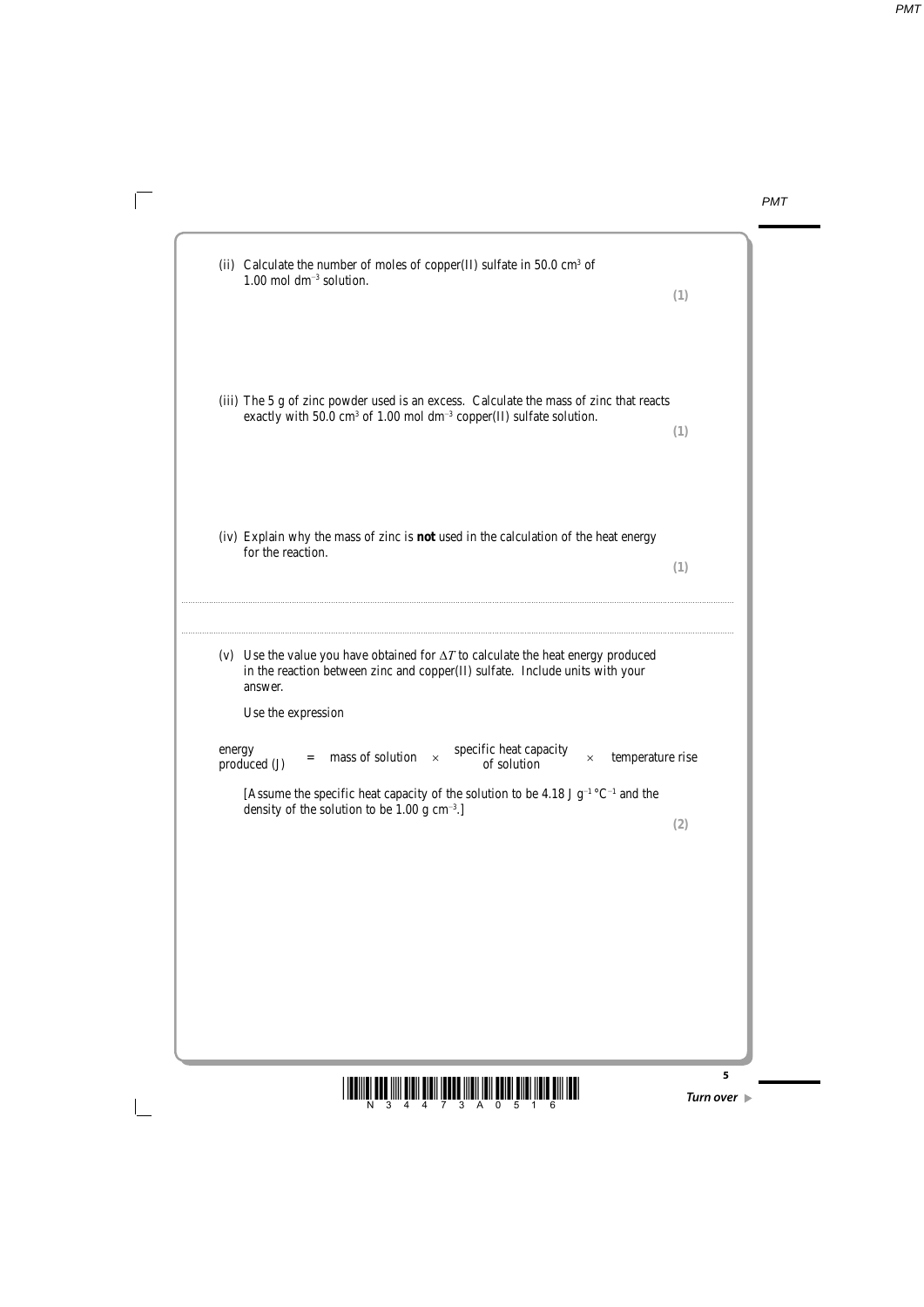| (vi) Calculate the enthalpy change, $\Delta H$ , for this reaction. Your answer should be in<br>units of kJ mol <sup>-1</sup> , expressed to <b>two</b> significant figures and include a sign. | (2) |
|-------------------------------------------------------------------------------------------------------------------------------------------------------------------------------------------------|-----|
| (b) (i) Explain why the temperature of the solution is measured for 3 minutes before<br>adding the zinc.                                                                                        | (1) |
| (ii) Explain why the temperature of the solution is measured over a period of time<br>after adding the zinc.                                                                                    | (1) |
| (iii) A polystyrene cup is used, rather than a glass beaker, to reduce heat loss.<br>Explain why a polystyrene cup is a good choice.                                                            | (1) |
|                                                                                                                                                                                                 |     |
|                                                                                                                                                                                                 |     |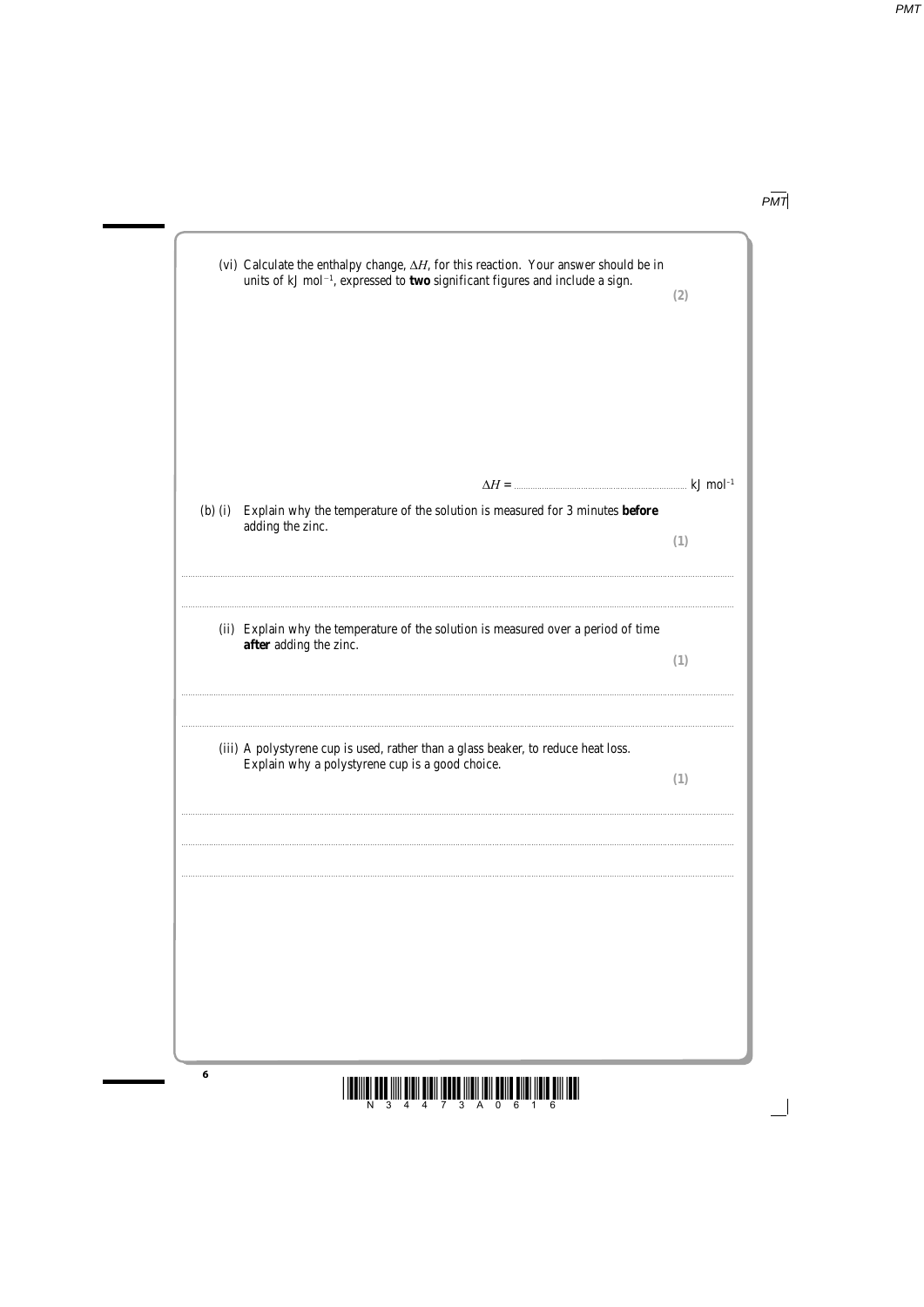| (iv) Explain why the solutions are <b>continuously</b> stirred in this experiment.                                                                                                                                                                                                                                                  | (1) |
|-------------------------------------------------------------------------------------------------------------------------------------------------------------------------------------------------------------------------------------------------------------------------------------------------------------------------------------|-----|
| (v) Suggest a piece of apparatus suitable for measuring the $50.0 \text{ cm}^3$ of copper(II)<br>sulfate solution in this experiment.                                                                                                                                                                                               | (1) |
| (vi) Suggest ONE change in the apparatus used (other than using more accurate<br>measuring equipment) that would improve the accuracy of the results.                                                                                                                                                                               | (1) |
| (c) In two further experiments, using more accurate equipment and an improved method,<br>the $\Delta H$ for the reaction between zinc and copper(II) sulfate was determined to be<br>$-216.8$ kJ mol <sup>-1</sup> while that for the reaction between zinc and lead(II) nitrate was<br>found to be $-154.0$ kJ mol <sup>-1</sup> . |     |
| Place the three metals (copper, lead and zinc) in order of decreasing reactivity and<br>justify your answer by using these $\Delta H$ values.                                                                                                                                                                                       |     |
|                                                                                                                                                                                                                                                                                                                                     | (2) |
| (Total for Question $2 = 17$ marks)                                                                                                                                                                                                                                                                                                 |     |
|                                                                                                                                                                                                                                                                                                                                     |     |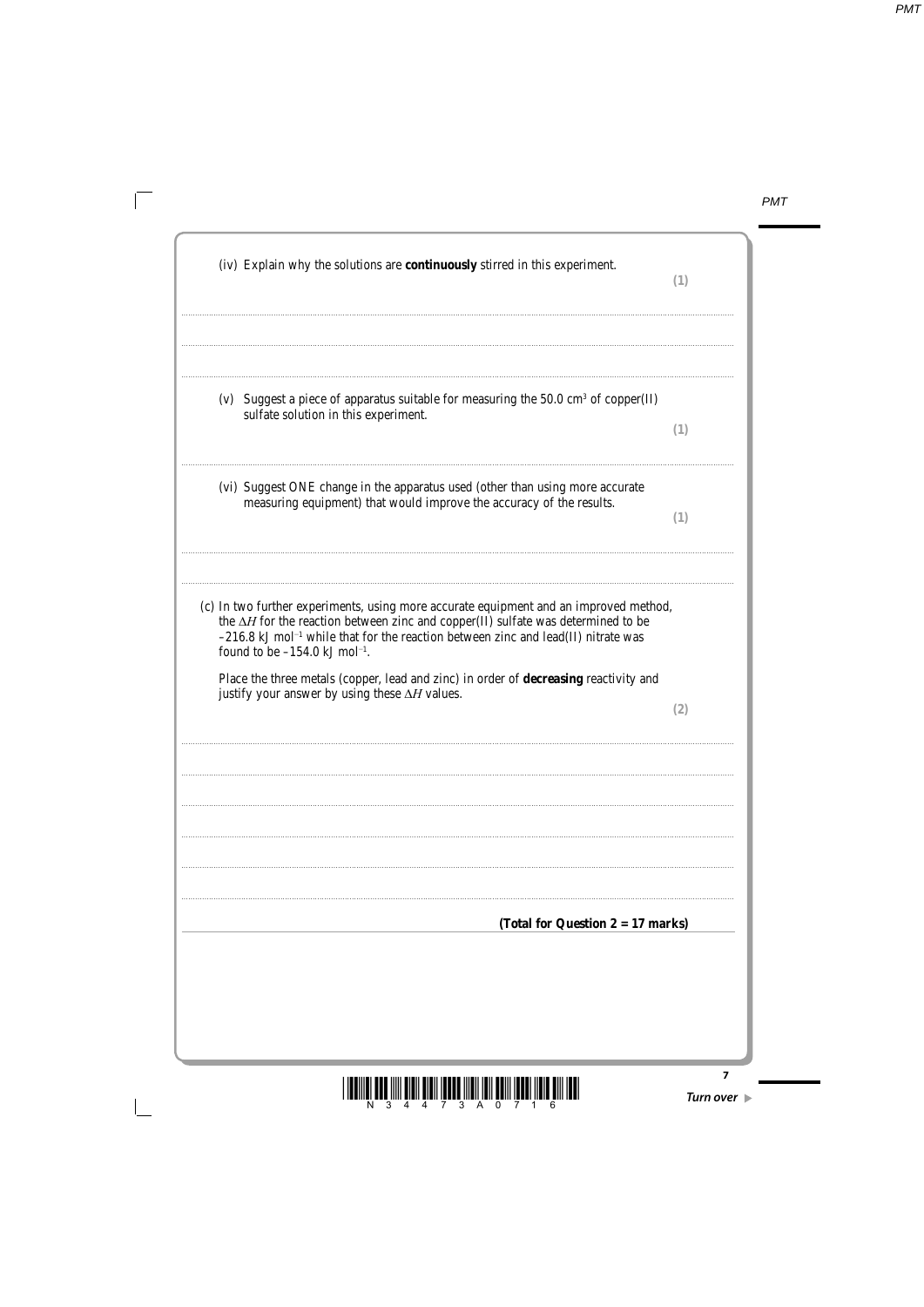| An organic compound A has the structure shown below.<br>3                                                                                                                                                                            |     |
|--------------------------------------------------------------------------------------------------------------------------------------------------------------------------------------------------------------------------------------|-----|
| $\begin{array}{c c c c} & H & H & H & H \\ &   &   &   &   \\ H & -C = C - C - C - C - O \\ &   &   & \end{array}$<br>H<br>$H$ $H$                                                                                                   |     |
| (a) Give the observations that you would expect to make when each of the tests below is<br>carried out. Give a brief chemical explanation of each reaction that occurs.<br>Mechanisms are not required.                              |     |
| A small amount of phosphorus(V) chloride is added to $2 \text{ cm}^3$ of <b>A</b> in a test tube.<br>(i)                                                                                                                             | (2) |
|                                                                                                                                                                                                                                      |     |
|                                                                                                                                                                                                                                      |     |
| (ii) A few drops of potassium manganate (VII) solution and $2 \text{ cm}^3$ of dilute sulfuric<br>acid are added to $2 \text{ cm}^3$ of $\textbf{A}$ in a test tube and the mixture is gently warmed.                                | (2) |
| Observation <b>manual contract of the contract of the contract of the contract of the contract of the contract of the contract of the contract of the contract of the contract of the contract of the contract of the contract o</b> |     |
|                                                                                                                                                                                                                                      |     |
|                                                                                                                                                                                                                                      |     |
| (iii) A few drops of bromine water are added to $2 \text{ cm}^3$ of $\textbf{A}$ in a test tube and the<br>mixture is shaken.                                                                                                        | (2) |
|                                                                                                                                                                                                                                      |     |
| Explanation <b>Explanation Explanation Explanation Explanation Explanation Explanation</b>                                                                                                                                           |     |
|                                                                                                                                                                                                                                      |     |
|                                                                                                                                                                                                                                      |     |
|                                                                                                                                                                                                                                      |     |
|                                                                                                                                                                                                                                      |     |
|                                                                                                                                                                                                                                      |     |
| 8<br>HE IIIII EIEII BILIII IBBEETIIBII IBII BEIBI IBIBI IIBIB EIII IBBI                                                                                                                                                              |     |

 $PMT$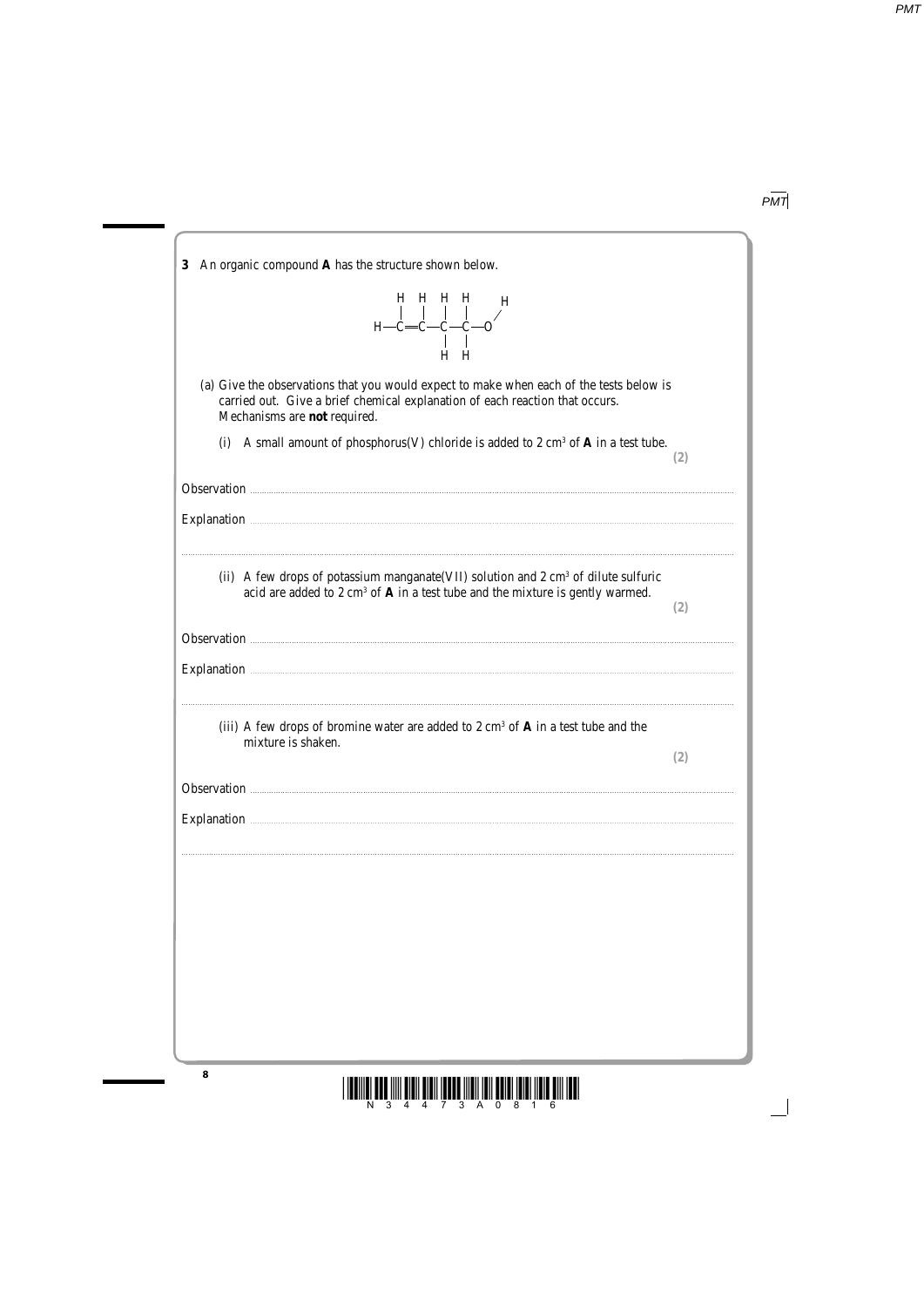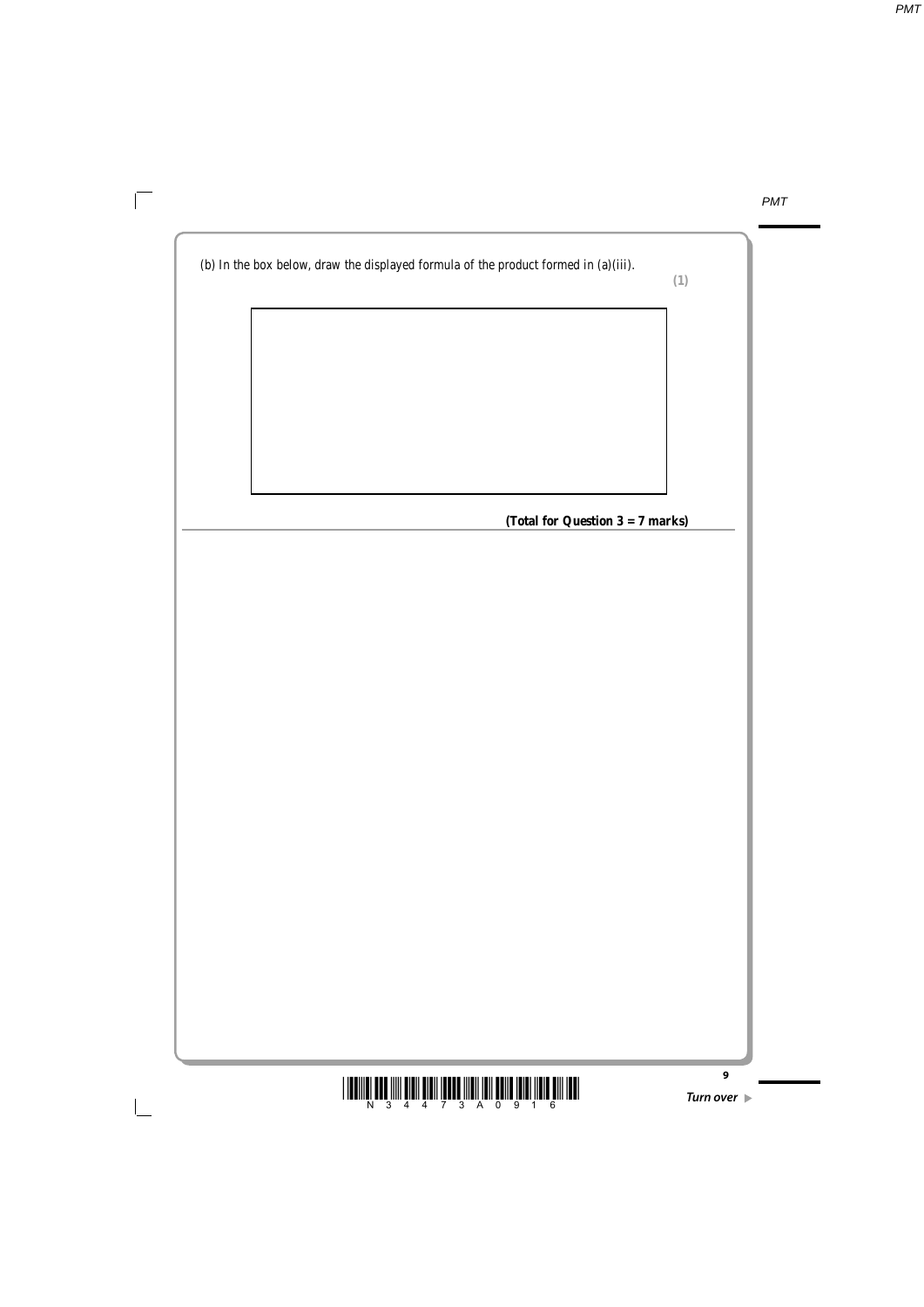**4** 2-chloro-2-methylbutane may be prepared by reacting 2-methylbutan-2-ol with concentrated hydrochloric acid:

 $(CH_3)_2C(OH)CH_2CH_3 + HCl \rightarrow (CH_3)_2C(Cl)CH_2CH_3 + H_2O$ 

### **The steps of the experimental procedure are as follows.**

- 1. Place  $5.00 \text{ cm}^3$  of 2-methylbutan-2-ol and about 20 cm<sup>3</sup> of concentrated hydrochloric acid into a separating funnel.
	- 2. Continuously shake the mixture for 10 minutes.
- 3. Remove the aqueous layer and slowly add about  $10 \text{ cm}^3$  of dilute sodium hydrogencarbonate solution to the separating funnel.
	- 4. Shake the mixture gently, inverting the separating funnel and opening the tap at regular intervals.
	- 5. Remove the aqueous layer and transfer the organic layer to a conical flask.
	- 6. Add a few pieces of anhydrous calcium chloride to the conical flask and shake the mixture.
	- 7. Decant the liquid into a distillation flask and distil it to collect the pure 2-chloro-2-methylbutane.

### **Data**

|                                    | 2-methylbutan-2-ol | 2-chloro-2-methylbutane |
|------------------------------------|--------------------|-------------------------|
| Density / $g \text{ cm}^{-3}$      | 0.805              | 0.866                   |
| Molar mass / $g$ mol <sup>-1</sup> | 88                 | 106.5                   |
| Boiling temperature $\sqrt{\ }$ °C | 102                | 85.5                    |

 (a) Draw a diagram of the separating funnel, clearly labelling the 2-methylbutan-2-ol and the concentrated hydrochloric acid layers (step 1). [The density of concentrated hydrochloric acid is 1.18 g cm<sup>−</sup><sup>3</sup> .]

**(2)**

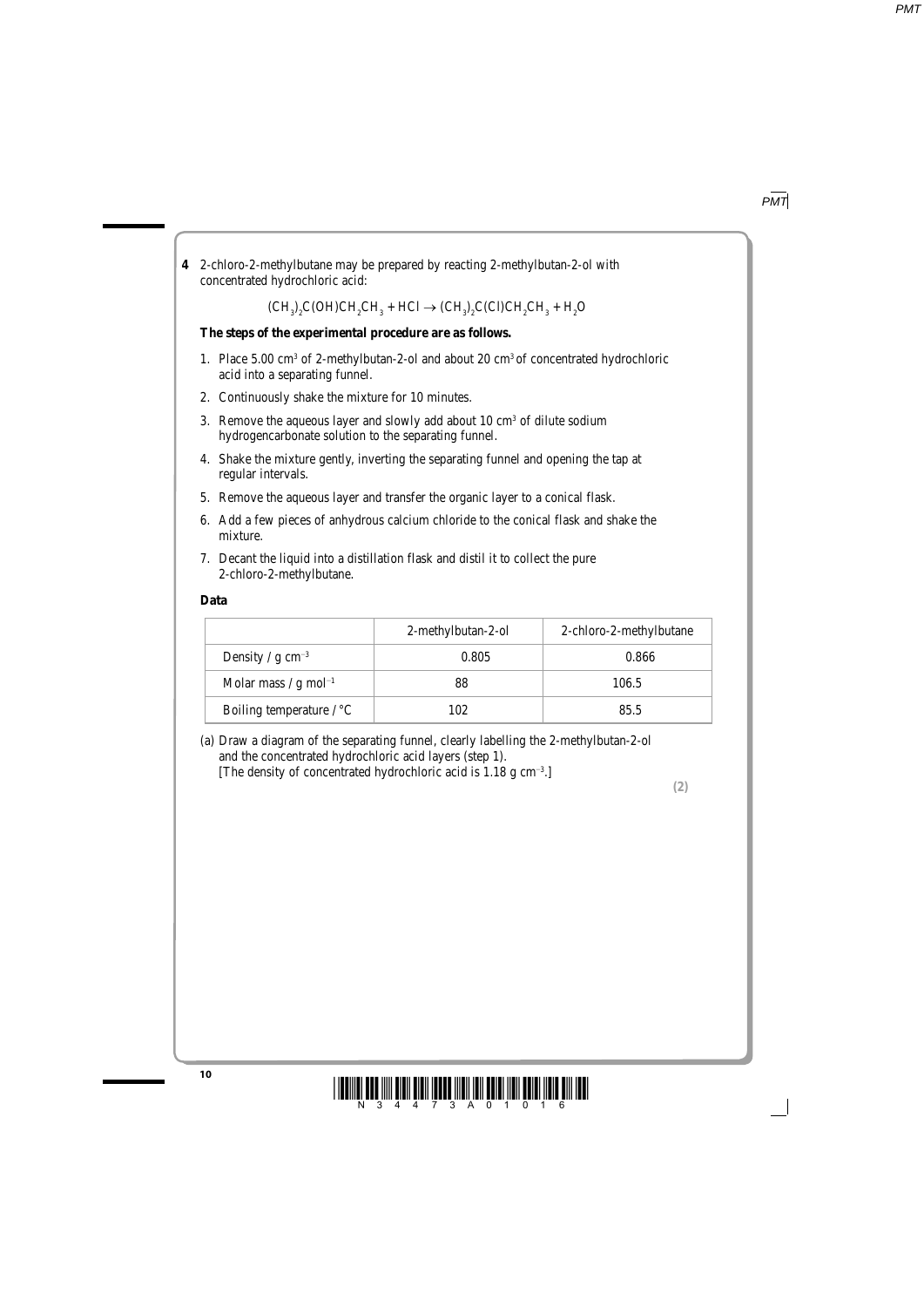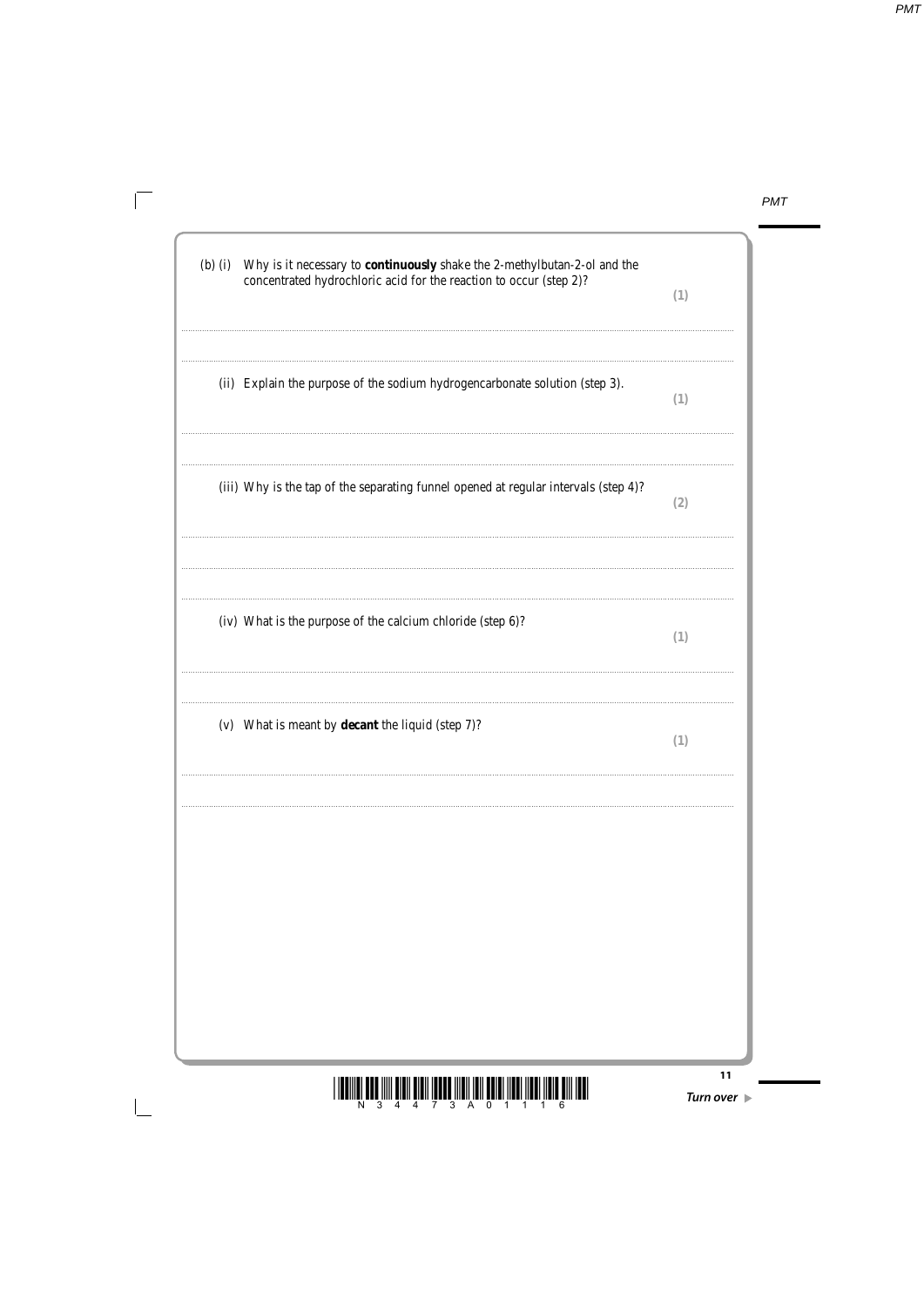

 (ii) Draw clearly labelled arrows on the diagram to show the flow of water into and out of the condenser.

**(1)**

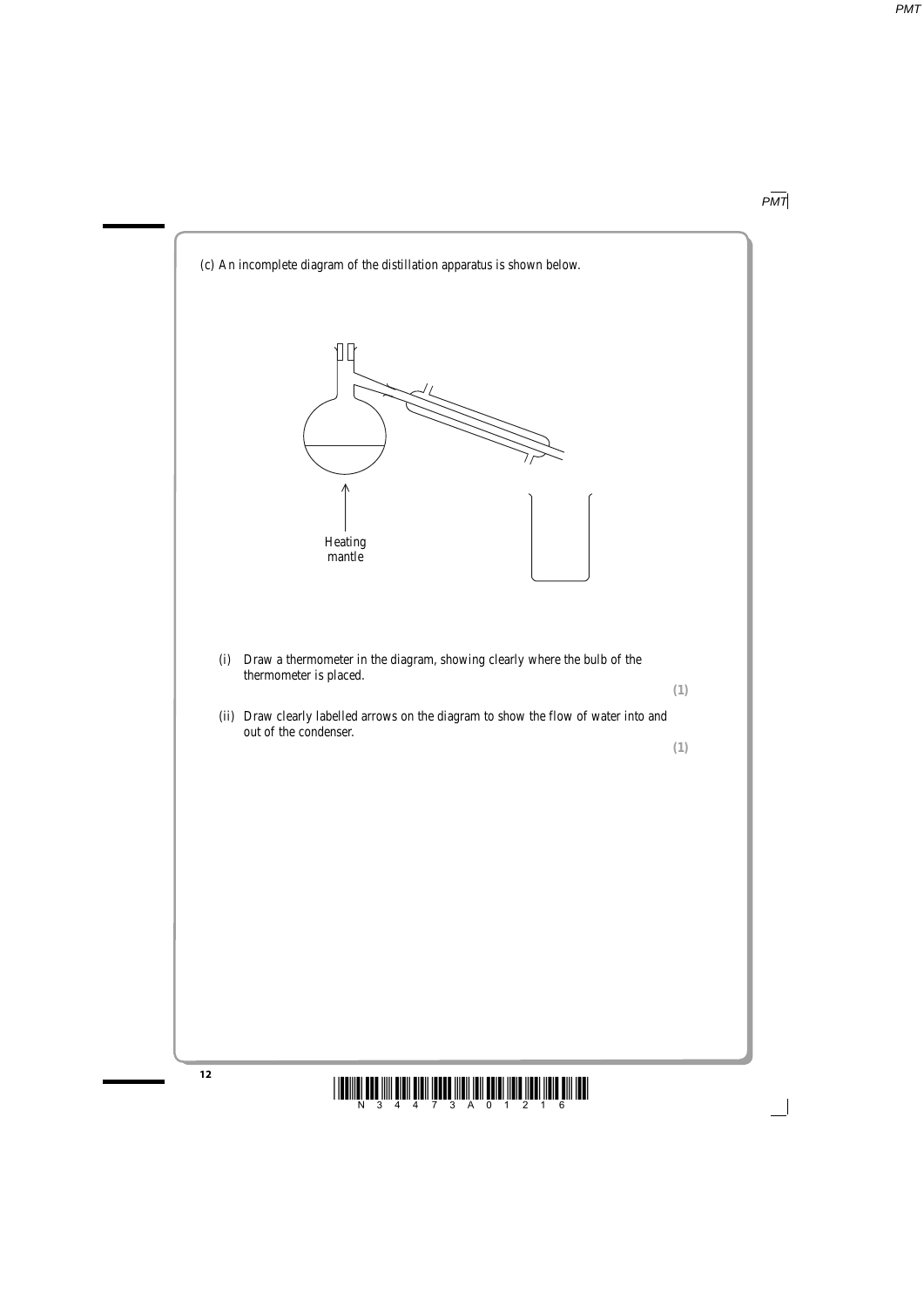(d) The typical yield from this preparation is 70 %. Calculate the mass of 2-chloro-2-methylbutane that would be formed from 5.00 cm<sup>3</sup> of 2-methylbutan-2-ol if a 70 % yield were obtained.

The equation for the reaction and the table of data are repeated below.

$$
(\text{CH}_3)_2\text{C}(\text{OH})\text{CH}_2\text{CH}_3 + \text{HCl} \rightarrow (\text{CH}_3)_2\text{C}(\text{Cl})\text{CH}_2\text{CH}_3 + \text{H}_2\text{O}
$$

|                                     | 2-methylbutan-2-ol | 2-chloro-2-methylbutane |
|-------------------------------------|--------------------|-------------------------|
| Density / $g \text{ cm}^{-3}$       | 0.805              | 0.866                   |
| Molar mass / $g$ mol <sup>-1</sup>  | 88                 | 106.5                   |
| Boiling temperature $\textdegree$ C | 102                | 85.5                    |

**(2)**

**(Total for Question 4 = 12 marks)**

# **TOTAL FOR PAPER = 50 MARKS**

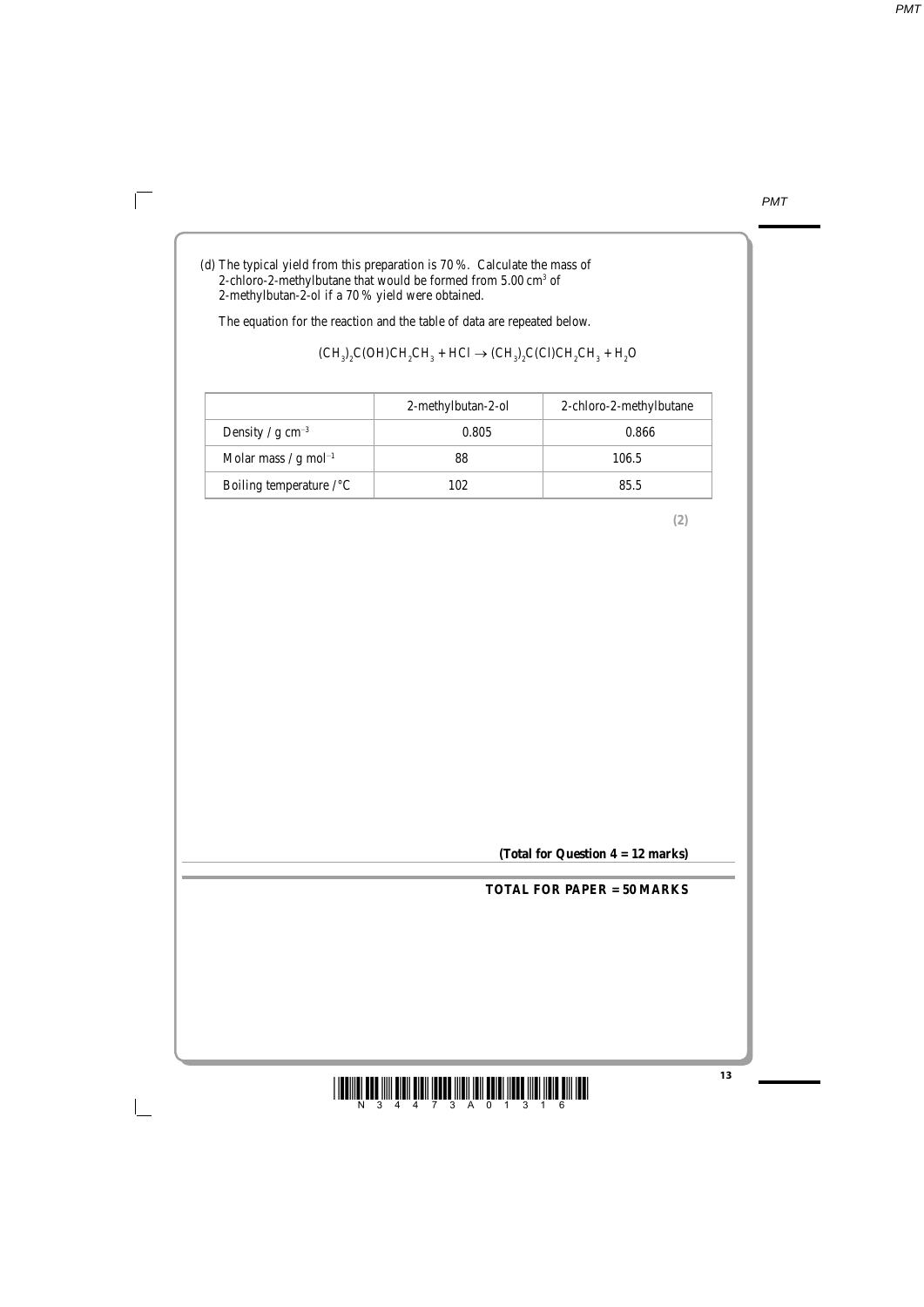**BLANK PAGE** 

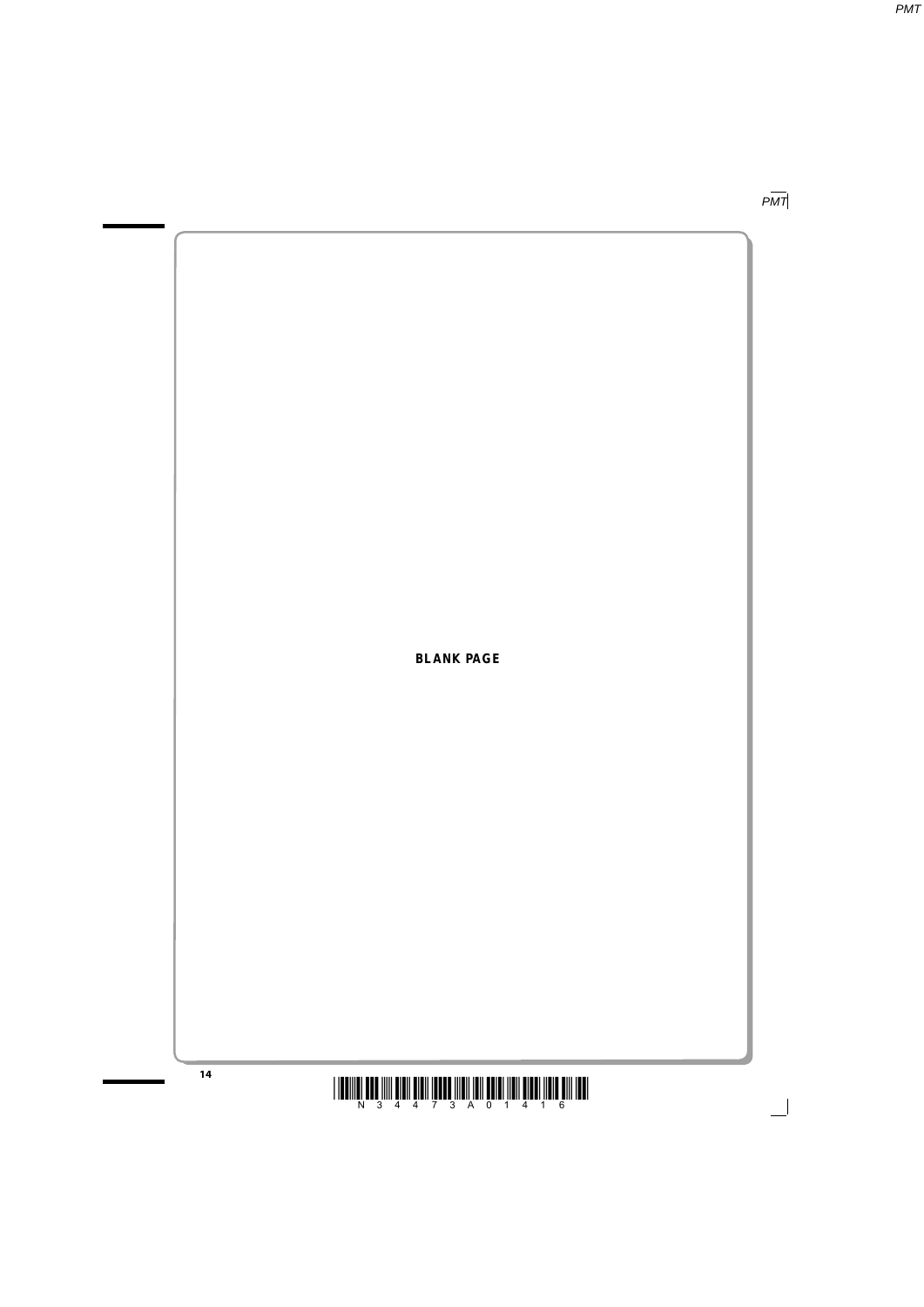**BLANK PAGE**